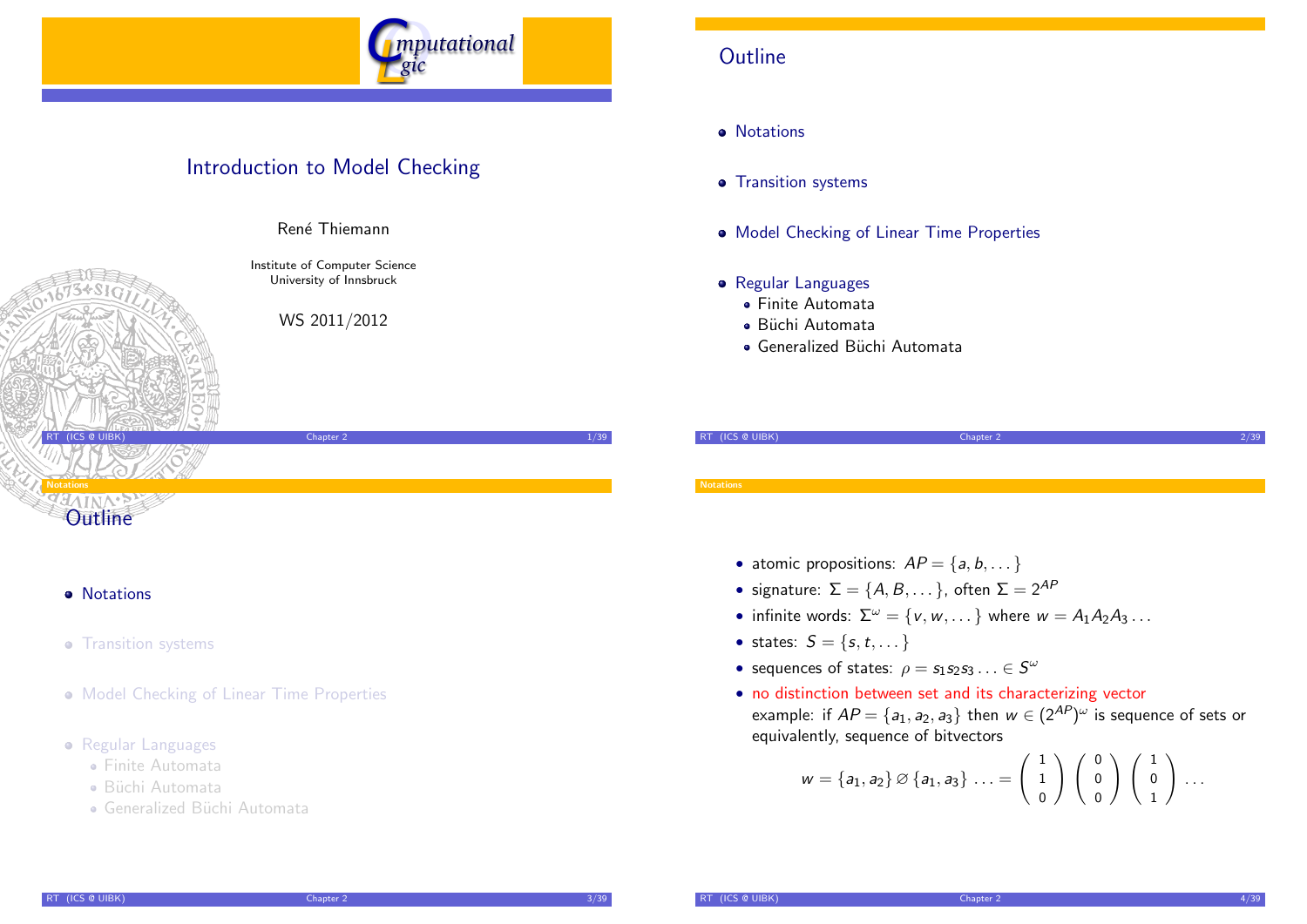#### **Outline**

- **•** Notations
- **•** Transition systems
- Model Checking of Linear Time Properties
- Regular Languages
	- Finite Automata
	- **B**iichi Automata
	- Generalized Büchi Automata

| RT (ICS @ UIBK)           | Chapter 2 | 5/39 |
|---------------------------|-----------|------|
|                           |           |      |
|                           |           |      |
| <b>Transition systems</b> |           |      |
| <b>Transition systems</b> |           |      |

- [on](#page-0-0)e way to describe the behaviour of systems
- digraphs where nodes represent states, and edges model transitions
- [state:](#page-1-0)
	- the current phase of a traffic light
	- $\bullet$  [the current values of all program](#page-3-0) variables  $+$  the program counter
- transition: ("state change")
	- [a switc](#page-4-0)h from one phase to the next one
	- [the exe](#page-5-0)cution of a program statement

## Model checking overview



RT (ICS @ UIBK) 6/39

## Transition system

- a transition system TS is a tuple  $(S, \rightarrow, I, AP, L)$  where
	- $S$  is a set of states
	- $\bullet \longrightarrow \subseteq S \times S$  is a transition relation
	- $I \subseteq S$  is a set of initial states
	- $AP$  is a set of atomic propositions
	- $L: S \rightarrow 2^{AP}$  is a labeling function

<span id="page-1-0"></span>notation:  $s \rightarrow s'$  instead of  $(s, s') \in \longrightarrow$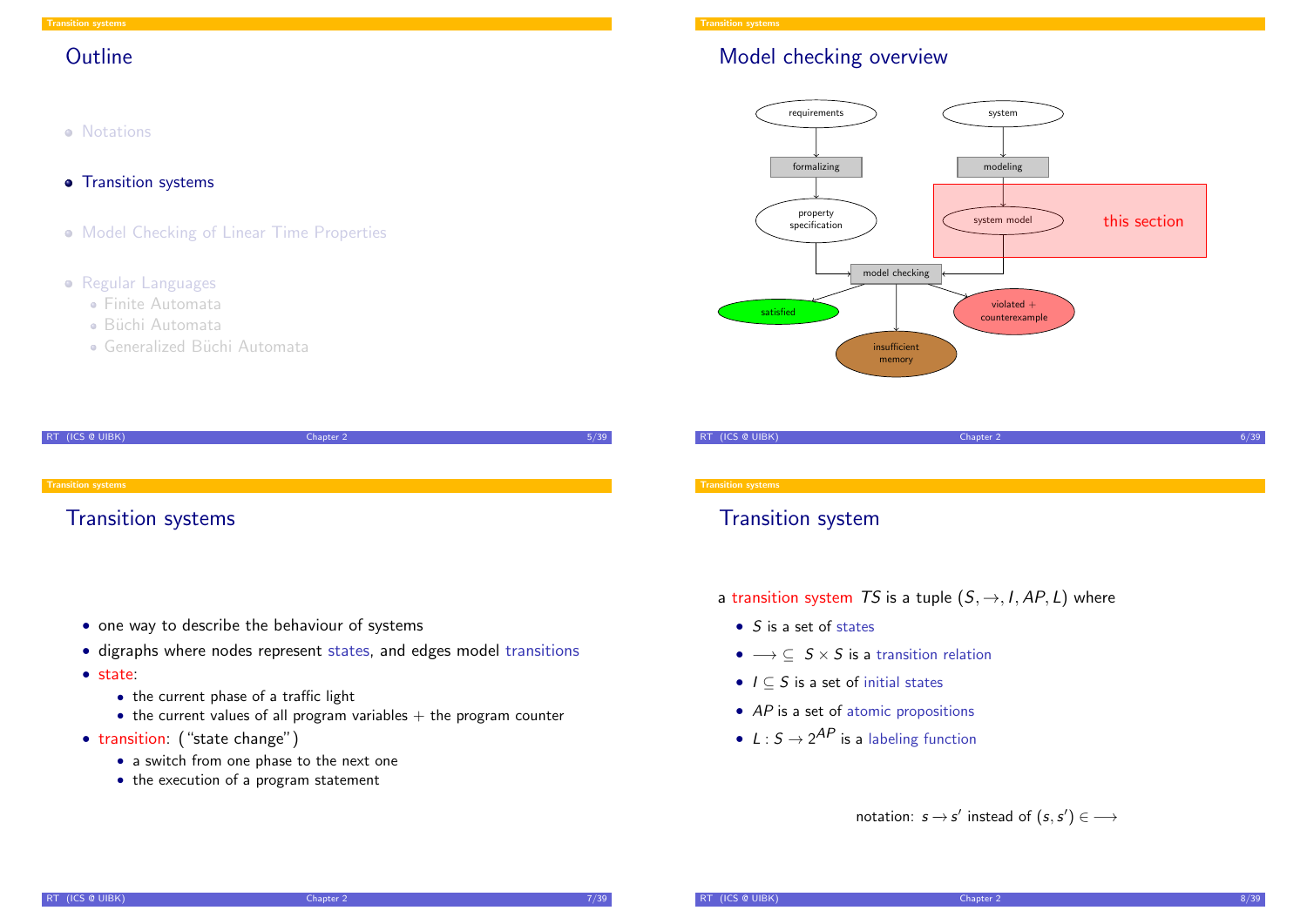#### A beverage vending machine



states?, transitions?, initial states?

 $TS = (S = \{pay, select, sprite, beer\}, \rightarrow, I = \{pay\}, AP, L)$ 

where  $\rightarrow$  is the following set of transitions

| $pay \rightarrow select$  |                             |
|---------------------------|-----------------------------|
| select $\rightarrow$ beer | select $\rightarrow$ sprite |
| beer $\rightarrow$ pay    | sprite $\rightarrow$ pay    |

RT (ICS @ UIBK) Chapter 2

[Th](#page-1-0)e role of nondeterminism

here: nondeterminism is a feature!

- to model concurrency by interleaving
	- no assumption about the relative speed of processes
- to model implementation freedom
	- only describes what a system should do, not how
- to model under-specified systems, or abstractions of real systems
	- use incomplete information

in automata theory, nondeterminism may be exponentially more succinct, but that's not the issue here!

### Atomic propositions?



(paid, beer paid, sprite paid will be displayed)

 $AP = \{$ paid, sprite, beer $\}$  $L(pav) = \varnothing$  $L(select) = \{ paid\}$  $L(beer) = \{beer, paid\}$  $L(sprite) = {sprite, paid}$ 

#### RT (ICS @ UIBK) Chapter 2 10/39

#### **Transition system**

#### **Executions**

• execution  $\rho$  of TS: sequence of states

 $\rho = S_0 S_1 \ldots S_n \ldots$ 

such that

- $s_i \rightarrow s_{i+1}$  for all  $0 \leq i \in \mathbb{N}$
- $s_0 \in I$

(w.l.o.g. consider only infinite executions)

• trace of an execution: sequence of sets of atomic propositions, i.e., trace(  $\varrho) \in (2^\textit{AP} )^\omega$ 

trace( $\rho$ ) =  $L(s_0) L(s_1) L(s_2) L(s_3) ...$ 

• Traces(TS): set of all traces of all executions of TS it defines the observable behaviour of TS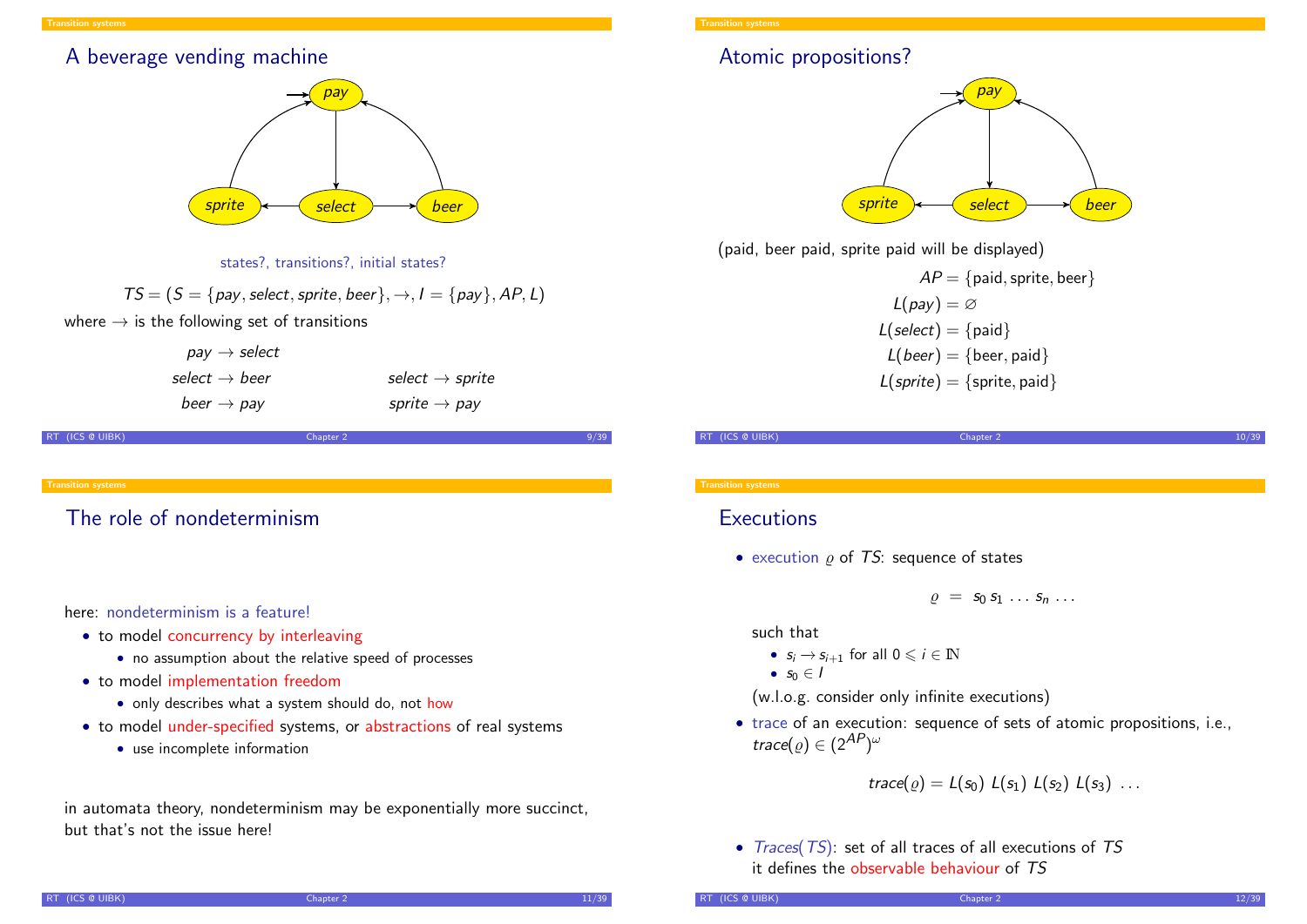#### Example

$$
\rho
$$
 = pay  $\rightarrow$  select  $\rightarrow$  sprite  $\rightarrow$  pay  $\rightarrow$  select  $\rightarrow$  beer ...

$$
\mathit{trace}(\varrho) \;\; = \;\; \varnothing \; \{\mathsf{paid}\} \; \{\mathsf{paid}, \mathsf{sprite}\} \; \varnothing \; \{\mathsf{paid}\} \; \{\mathsf{paid}, \mathsf{beer}\} \; \ldots
$$

interesting properties

- without having paid there is no sprite (true)
- we will see beer infinitely often (false)
- after each beer another coin is inserted (not expressible, needs AP coin, paid may contain credit card)

#### states ∼ implementation

 $\Rightarrow$  properties only speak about atomic propositions, never about states! (we are not interesting in implementation, only result must be correct)

| RT (ICS @ UIBK) | Chapter 2 |  |
|-----------------|-----------|--|
|                 |           |  |

Model Checking of Linear Time Properties

### **[O](#page-1-0)[utline](#page-3-0)**

- **•** Notations
- **•** Transition systems
- Model Checking of Linear Time Properties
- **•** Regular Languages
	- [Finite Aut](#page-4-0)omata
	- **B**iichi Automata
	- [Generalized](#page-5-0) Büchi Automata

### Summary

transition systems  $\neq$  finite automata since

- there are no accept states
- set of states may be countably infinite (but in this lecture: only finite sets of states)
- may have infinite branching
- non-determinism has a different role
- $\Rightarrow$  transition systems are appropriate for reactive system behavior

RT (ICS @ UIBK) Chapter 2 14/39

Model Checking of Linear Time Properties

## Model checking overview

<span id="page-3-0"></span>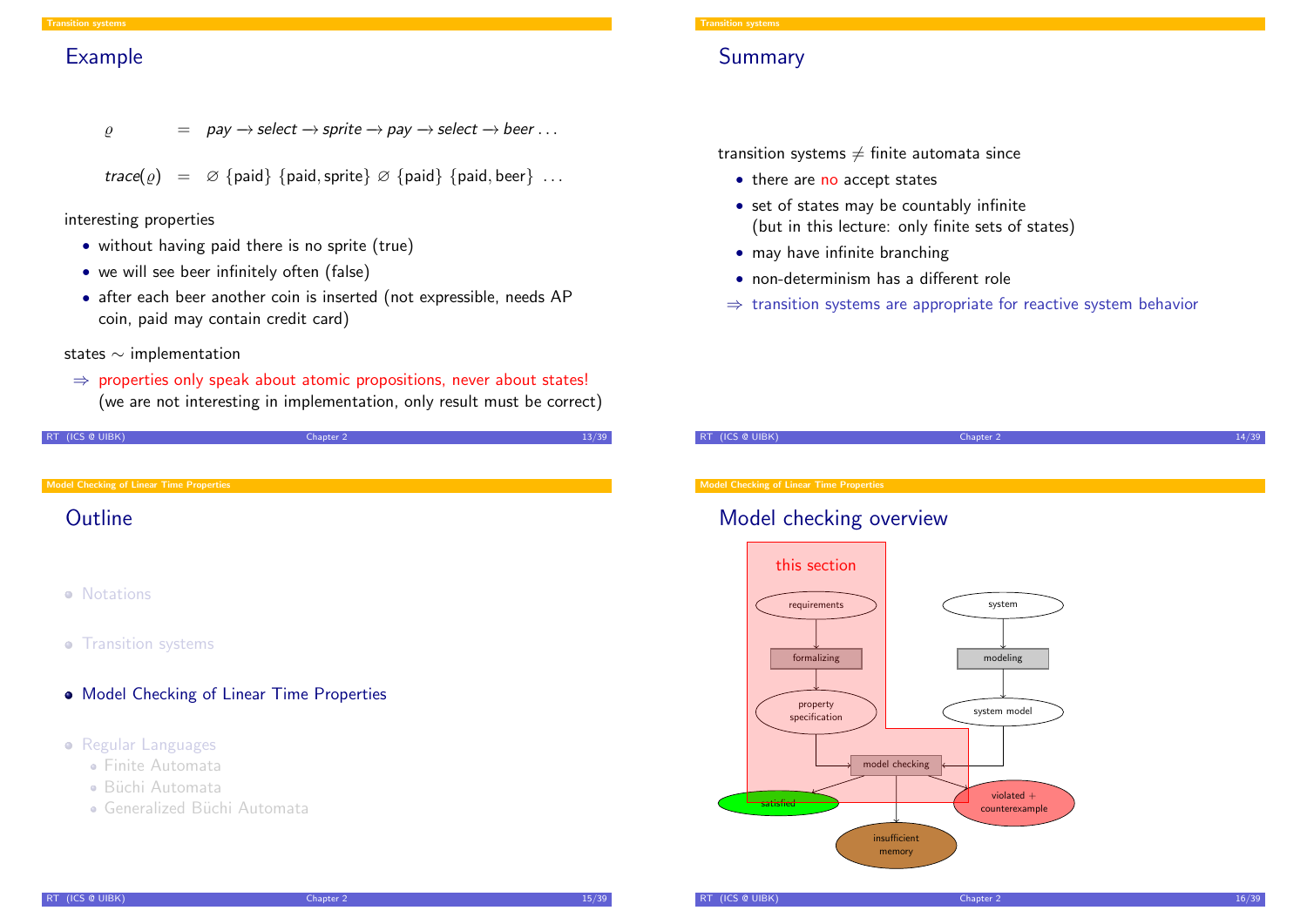#### Requirements  $\neq$  Specification

#### requirements

- high-level description (consider scheduler for exclusive access)
	- (the scheduler should be correct)
	- no two clients get access at the same time
	- the scheduler should be fair
	- there is no deadlock
- what we observe from system: Traces(TS) ⊆ (2AP) ω
- $\Rightarrow$  how to answer question "does system satisfy requirements"? problem: too imprecise what is fair
- $\Rightarrow$  we need requirements in a precise, i.e., mathematical specification

## Linear Time Properties

one main idea to specify requirements: describe allowed traces

- specification is set  $\mathcal{S} \subseteq (2^{AP})^\omega$  (linear time property)
- system TS satisfies  $S$  iff every trace of TS is allowed w.r.t.  $S$ :

RT (ICS @ UIBK) Chapter 2 18/39

Traces(TS)  $\subset$  S

- model checking of linear time properties: given *Traces*(*TS*) and *S*, answer *Traces*(*TS*)  $\subseteq$  *S*
- $\Rightarrow$  precise formulation, no ambiguity
- upcoming problems
	- how to specify sets  $S$  conveniently  $\dots$
	- ... such that  $Traces(TS) \subseteq S$  can be decided

RT (ICS @ UIBK) 27/39

#### lel Checking of Linear Time Propertie

### [The requirem](#page-3-0)ents of model checking

essentially we need a mechanism to represent the set  $S(R)$  of allowed traces for some requirement  $R$  conveniently

- [po](#page-0-0)ssible classes: finite, regular, context-free, context-sensitive, . . .
- model checking requires checking  $Trace(TS) \subseteq S(R)$ or equivalently:  $Trace(S) \cap S(\neg R) = \emptyset$ [where](#page-1-0)  $\neg R$  describes forbidden traces
- $\Rightarrow$  requirements on class of language
	- [closure under](#page-3-0) intersection
	- emptyness decidable
	- [express](#page-4-0)ive enough to represent  $Traces(TS)$  and  $S(\neg R)$
- use [regular](#page-5-0) languages, they are closed under all boolean operations
- [possible rep](#page-5-0)resentations of regular languages
	- [regular expressions](#page-6-0)
	- non-recursive grammars
	- finite automata

#### **Regular Languages**

#### **Outline**

- Notations
- **•** Transition systems
- **Model Checking of Linear Time Properties**
- <span id="page-4-0"></span>• Regular Languages
	- Finite Automata
	- **Büchi Automata**
	- Generalized Büchi Automata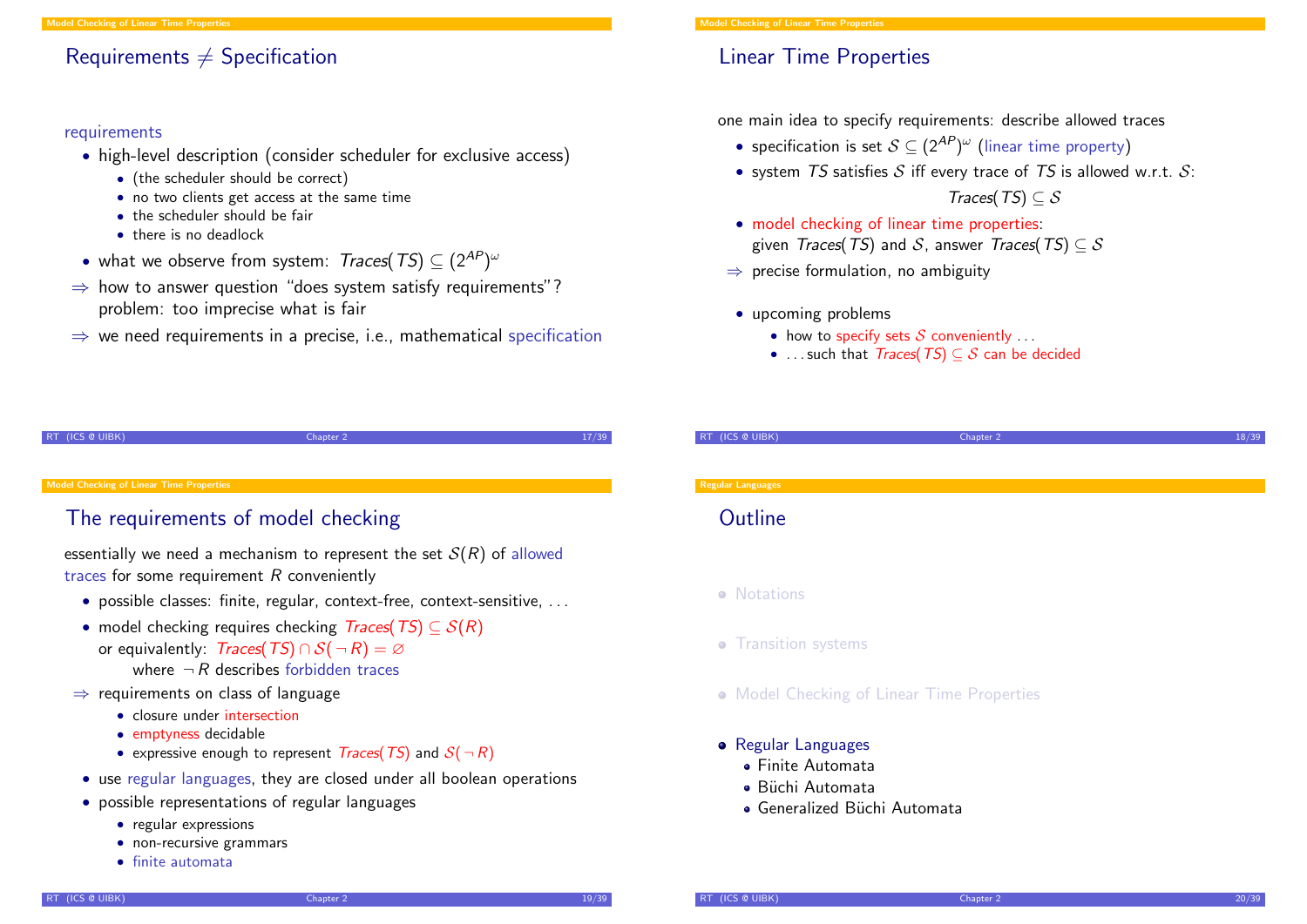## Model checking overview



# RT (ICS @ UIBK) 21/39 Regular Languages Finite Automata

## [La](#page-4-0)nguage of an NFA

- NFA  $\mathcal{A} = (\mathcal{Q}, \Sigma, \delta, q_0, F)$  and word  $w = A_1 \dots A_n \in \Sigma^*$
- run of w in A: finite sequence  $q_0 q_1 \ldots q_n$  such that
	- $q_i \xrightarrow{A_{i+1}} q_{i+1}$  for all  $0 \leq i < n$
- run  $q_0 q_1 \ldots q_n$  is accepting iff  $q_n \in F$
- $w \in \Sigma^*$  is accepted by  $\mathcal A$  iff there exists accepting run for w
- accepted language of  $A$ :

 $\mathcal{L}(\mathcal{A}) = \{ w \in \Sigma^* \mid \text{ there exists an accepting run for } w \text{ in } \mathcal{A} \ \}$ 

- NFA  $\mathcal A$  and  $\mathcal A'$  are equivalent iff  $\mathcal L(\mathcal A)=\mathcal L(\mathcal A')$
- language  $\mathcal L$  is regular iff  $\mathcal L = \mathcal L(\mathcal A)$  for some NFA  $\mathcal A$

## Finite Automata

a nondeterministic finite automaton (NFA)  $\mathcal A$  is a tuple  $(\mathcal Q, \Sigma, \delta, q_0, F)$  where:

- $Q = \{q_0, \ldots, q_n\}$  is a finite set of states
- $\bullet$   $\Sigma$  is an alphabet
- $\bullet\,\,\delta:\mathcal{Q}\times\Sigma\rightarrow2^{\mathcal{Q}}$  is a transition function
- $q_0$  is the initial state
- $F \subseteq Q$  is a set of final (or: accepting) states



later, after definition:  $\mathcal{L}(\mathcal{A}) = (A \lor B)^* BB(AB)^*$ 

| RT (ICS @ UIBK) |  | Chapter 2 |  |  | 22/39 |
|-----------------|--|-----------|--|--|-------|
|                 |  |           |  |  |       |

#### Regular Language

## Büchi Automata

A nondeterministic Büchi automaton (NBA) A is a tuple  $(Q, \Sigma, \delta, q_0, F)$  where:

- $Q = \{q_0, \ldots, q_n\}$  is a finite set of states
- $\bullet$   $\Sigma$  is an alphabet
- $\bullet\,\,\delta:\mathcal{Q}\times\Sigma\rightarrow2^\mathcal{Q}$  is a transition function
- $q_0 \in \mathcal{Q}$  is the initial state
- $F \subseteq Q$  is a set of final (or: accepting) states



later, after definition:  $\mathcal{L}(\mathcal{A}) = (A \lor B)^* BB(AB)^\omega = \dots BBABABAB\dots$ 

<span id="page-5-0"></span>

RT (ICS @ UIBK) 24/39 Chapter 2 25 Chapter 2 24/39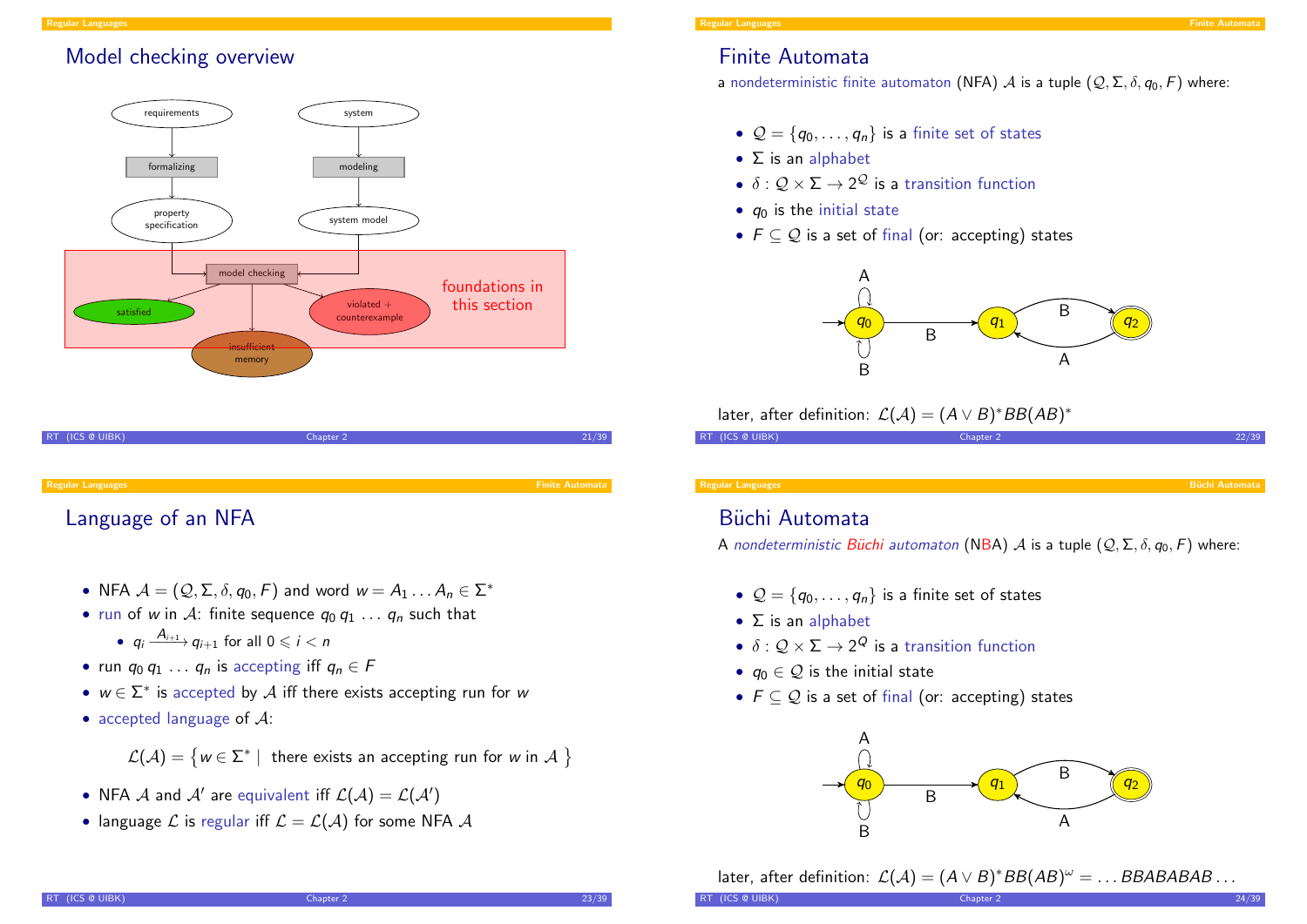#### Regular Languages B¨uchi Automata B¨uchi Automata Būdi Automata Būdi Automata Būdi Automata Būdi Automata Būdi

#### Language of a NBA

- NBA  $\mathcal{A} = (\mathcal{Q}, \Sigma, \delta, q_0, F)$  and word  $w = A_1 \dots A_n \dots \in \Sigma^{\omega}$
- run for w in A is an infinite sequence  $q_0 q_1 \ldots q_n \ldots$  such that:
	- $q_i \xrightarrow{A_{i+1}} q_{i+1}$  for all  $i \in \mathbb{N}$
- run  $q_0 q_1 \ldots q_n \ldots$  is accepting iff

#### for infinitely many indices *i*:  $q_i \in F$

- $w \in \Sigma^{\omega}$  is accepted by  $\mathcal A$  iff there exists an accepting run for w
- accepted language of  $\mathcal{A}$ :

 $\mathcal{L}(\mathcal{A}) = \big\{ w \in \Sigma^\omega \mid \text{ there exists an accepting run for } w \text{ in } \mathcal{A} \text{ }\big\}$ 

- NBA  ${\mathcal{A}}$  and  ${\mathcal{A}}'$  are equivalent iff  ${\mathcal{L}}({\mathcal{A}})={\mathcal{L}}({\mathcal{A}}')$
- language  $\mathcal L$  is  $\omega$ -regular iff  $\mathcal L = \mathcal L(\mathcal A)$  for some NBA  $\mathcal A$

| RT (ICS @ UIBK) | Chapter 2 |  |
|-----------------|-----------|--|
|                 |           |  |

Regular Languages Generalized B¨uchi Automata

#### [GN](#page-4-0)BAs to specify requirements

Safety properties: (refutation by a finite prefix of an  $\omega$ -word)

- 1. always at most one traffic light is showing green
- 2. green cannot be directly followed by red

Liveness properties: (refutation only by whole  $\omega$ -word)

- 3. we will see green infinitely often
- 4. whenever we select sprite then later on we will get a sprite
- GNBAs are closed under union, intersection, and negation
- $\Rightarrow$  many interesting properties can be expressed by GNBAs



### Generalized Büchi Automata

#### generalized Büchi automaton (GNBA) is tuple

 $\mathcal{A} = (\mathcal{Q}, \Sigma, \delta, q_0, F_1, \ldots, F_k)$  where

- everything is like for NBAs except that
- there are multiple sets of final states  $F_1, \ldots, F_k$  where each  $F_i \subseteq \mathcal{Q}$
- run  $q_0 q_1 \ldots q_n \ldots$  is accepting iff for each  $1 \leq j \leq k$  there are infinitely many indices i:  $q_i \in F_i$
- NBAs are GNBAs where  $k = 1$
- each GNBA can be translated into equivalent NBA (with states  $\mathcal{Q} \times \{1, \ldots, \max(1, k)\}\$

| (ICS @ UIBK)<br><b>RT</b> | Chapter 2                                                                                                                                                                                                                                                                                                                                                                | 26/39                                                                                                                               |
|---------------------------|--------------------------------------------------------------------------------------------------------------------------------------------------------------------------------------------------------------------------------------------------------------------------------------------------------------------------------------------------------------------------|-------------------------------------------------------------------------------------------------------------------------------------|
| <b>Regular Languages</b>  |                                                                                                                                                                                                                                                                                                                                                                          | <b>Generalized Büchi Automata</b>                                                                                                   |
|                           | <b>GNBAs to specify requirements</b>                                                                                                                                                                                                                                                                                                                                     |                                                                                                                                     |
|                           | R                                                                                                                                                                                                                                                                                                                                                                        | $\neg R$                                                                                                                            |
| 1.                        | $\left( \begin{array}{c} \circ \\ \circ \end{array} \right) \left( \begin{array}{c} \circ \\ \circ \end{array} \right)$<br>$green 1$<br>$k = 0$<br>green2                                                                                                                                                                                                                | $(\,:\,)$<br>$(\, \colon)$<br>$\begin{pmatrix} 1 \\ 1 \end{pmatrix}$                                                                |
| 2.                        | $\binom{0}{1}$<br>$(\begin{array}{c} \cdot \\ 0 \end{array})$<br>$\left( \begin{array}{c} \cdot \\ 1 \end{array} \right)$<br>$n = 5$<br>last_g<br>$(\begin{array}{c} \circ \\ \circ \end{array})$<br>red<br>$k = 0$<br>green                                                                                                                                             | (:)<br>$(\,\colon\!)$<br>$\left( \begin{array}{c} \cdot \\ 1 \end{array} \right)$<br>$\left(\begin{array}{c}1\\1\end{array}\right)$ |
| 3.                        | ÷<br>$\left( \begin{array}{c} \cdot \\ 1 \end{array} \right)$<br>$q_1$<br>$\left(\begin{smallmatrix} \star \\ \star \end{smallmatrix}\right)$<br>red<br>green                                                                                                                                                                                                            | $\left( \begin{array}{c} \cdot \\ \cdot \end{array} \right)$<br>$(\cdot)$<br>$(\, \dot{.} \, )$                                     |
| 4.                        | $\begin{pmatrix} 1 \\ 1 \end{pmatrix}$<br>$(\cdot)$<br>$\overset{\scriptscriptstyle{0}}{\scriptscriptstyle{*}}$<br>$\begin{pmatrix} 1 \\ 1 \end{pmatrix}$<br>$\left(\begin{array}{c}1\\1\end{array}\right)$<br>req_serve<br>req<br>need<br>$\begin{smallmatrix} 0\\1 \end{smallmatrix}$<br>$\overline{\overline{0}}$<br>$\begin{pmatrix} 0 \\ 1 \end{pmatrix}$<br>select | (:)<br>$(\cdot)$<br>$\left(\begin{array}{c}1\\1\end{array}\right)$                                                                  |
| RT (ICS @ UIBK)           | get<br>Chapter 2                                                                                                                                                                                                                                                                                                                                                         | 28/39                                                                                                                               |

<span id="page-6-0"></span>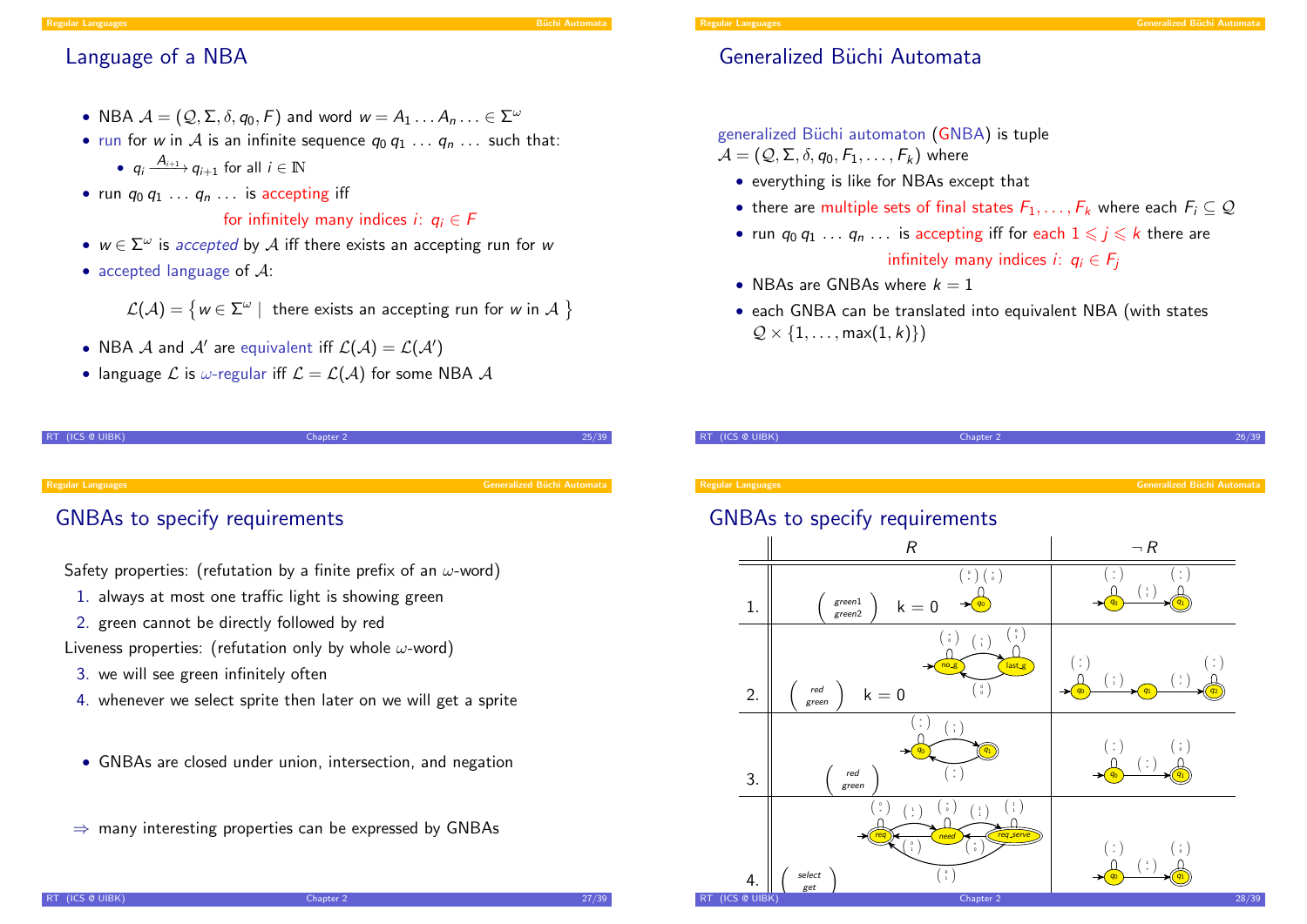#### Recall: requirements of model checking

• model checking requires checking  $Traces(TS) \cap S(\neg R) = \emptyset$ where  $\neg R$  describes forbidden traces

#### $\Rightarrow$  requirements on class of language

- expressive enough to represent Traces(TS)
- closure under intersection
- emptyness decidable

### Expressing Transition Systems as GNBAs

aim: for  $TS = (S, \rightarrow, I, AP, L)$  construct  $A_{TS}$  with  $\mathcal{L}(A_{TS}) = Traces(TS)$ 

problems:

- $\bullet$  labels/letters are at the states in TS, but on the transitions in GNBAs
- $\bullet$  several initial states in TS, but only one initial state in GNBAs

solution:

- label A of transition system state corresponds to upcoming letter to read in GNBA
- use states of TS as states of GNBA, but use new initial state

concrete:  $\,{\cal A}_{\textit{TS}} = (S \uplus \{q_0\}, 2^{\textit{AP}}, \delta, q_0)$  with  $\delta$  defined as follows

•  $\delta(s, A) = \{s' | L(s) = A, s \rightarrow s' \}$ 

**RT** (ICS @ UIBK) **Chapter 2** 30/39/39/39/39 Chapter 2

•  $\delta(q_0, A) = \bigcup_{s \in I} \delta(s, A)$ 



#### Regular Languag

## Soundness of  $A_{TS}$

#### Theorem

$$
\mathcal{L}(\mathcal{A}_{TS}) = \mathit{Traces}(\mathit{TS})
$$

- let  $w = A_0 A_1 A_2 ...$ 
	- $w \in Traces(TS)$
	- iff exist execution  $s_0 s_1 s_2 \ldots$  of TS:  $s_0 \in I$  and for all  $i \in \mathbb{N}$ :
		- $L(s_i) = A_i$
		- $S_i \rightarrow S_{i+1}$
	- iff exist (accepting) run  $q_0 s_1 s_2 \ldots$  of  $A_{TS}$ :  $s_1 \in \delta(q_0, A_0)$  and for all  $i \geqslant 1$ :
		- $s_{i+1} \in \delta(s_i, A_i)$

• iff 
$$
w \in \mathcal{L}(\mathcal{A}_{TS})
$$

 $R$ T (ICS @ UIBK)  $31/39$ 

er (ICS @ UIBK) and the control of the chapter 2 and 2 and 2 and 32/39 and 32/39 and 32/39 and 32/39 and 32/39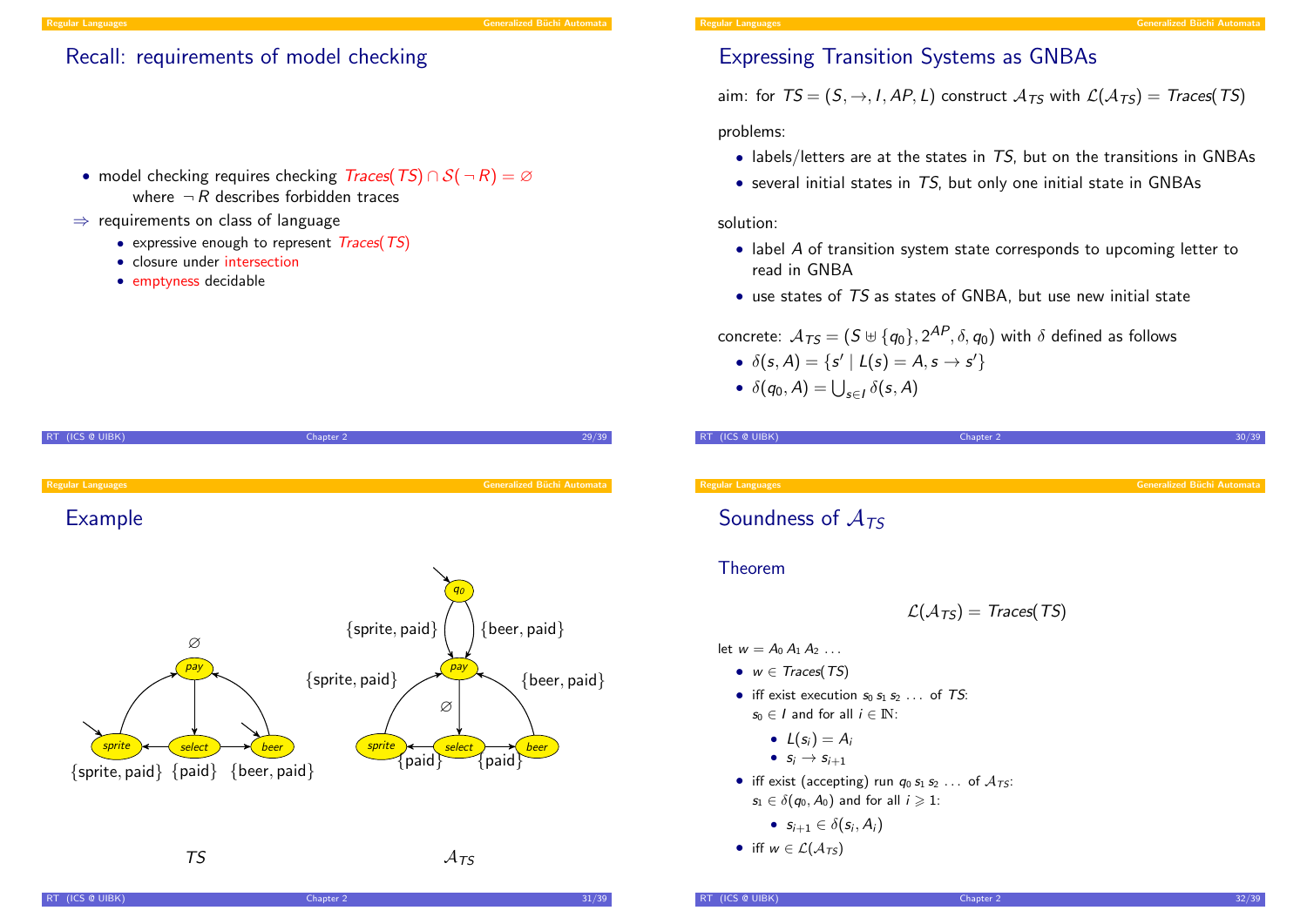#### Regular Languages Generalized B¨uchi Automata

## GNBA for Intersection

aim: for 
$$
A_i = (Q_i, \Sigma, \delta_i, q_{0,i}, F_{1,i}, \dots, F_{k_i,i})
$$
 construct  $A_{A_1 \cap A_2}$  with  $\mathcal{L}(A_{A_1 \cap A_2}) = \mathcal{L}(A_1) \cap \mathcal{L}(A_2)$ 

idea: simulate runs in  $A_1$  and  $A_2$  in parallel

- use cartesian product of states
- demand that all final states are visited infinitely often

concrete:  $\mathcal{A}_{\mathcal{A}_1 \cap \mathcal{A}_2} = (\mathcal{Q}, \Sigma, \delta, q_0, F'_1, \ldots, F'_{k_1}, F''_1, \ldots, F''_{k_2})$  where

- $Q = Q_1 \times Q_2$
- $q_0 = (q_{0,1}, q_{0,2})$
- $\bullet \ \ \delta((q_1,q_2), A) = \{ (q_1',q_2') \mid q_1' \in \delta_1(q_1,A), q_2' \in \delta_2(q_2,A) \}$
- $F'_j = F_{j,1} \times \mathcal{Q}_2$  and  $F''_j = \mathcal{Q}_1 \times F_{j,2}$

```
RT (ICS @ UIBK) 33/39
```
#### Regular Languages Generalized B¨uchi Automata

[So](#page-4-0)undness of  $A_{4,0,4}$ 

#### Theorem

$$
{\mathcal L}({\mathcal A}_{{\mathcal A}_1\cap{\mathcal A}_2})={\mathcal L}({\mathcal A}_1)\cap{\mathcal L}({\mathcal A}_2)
$$

let  $w = A_0 A_1 A_2 \ldots$ 

- $w \in \mathcal{L}(\mathcal{A}_1) \cap \mathcal{L}(\mathcal{A}_2)$
- iff exists accepting run  $q_{0,1} q_{1,1} q_{2,1} \ldots$  of w in  $A_1$ and exists accepting run  $q_0$ ,  $q_1$ ,  $q_2$ , ... of w in  $A_2$ :
	- $q_{j+1,i} \in \delta_i(q_{j,i},A_j)$  for all  $0 \leqslant j$  and  $1 \leqslant i \leqslant 2$
	- for each  $1 \leqslant j \leqslant k_i, \, 1 \leqslant i \leqslant 2$  there are infinitely many  $q_{m,i} \in F_{j,i}$
- iff exist accepting run  $(q_{0,1}, q_{0,2}) (q_{1,1}, q_{1,2}) (q_{2,1}, q_{2,2}) ...$  of  $\mathcal{A}_{\mathcal{A}_1 \cap \mathcal{A}_2}$ :
	- $(q_{i+1,1}, q_{i+1,2}) \in \delta((q_{i,1}, q_{i,2}), A_i)$  for all  $0 \leq j$
	- for each  $F'_j$  there are infinitely many  $(q_{m,1}, q) \in F_{j,1} \times \mathcal{Q}_2$  and for each  $\vec{\mathsf F}_j''$  there are infinitely many  $(q,q_{m,2})\in\mathcal Q_1\times F_{j,2}$
- iff  $w \in \mathcal{L}(\mathcal{A}_{\mathcal{A}_1 \cap \mathcal{A}_2})$



## Example: no direct switch from green to red



Regular Languages Generalized B¨uchi Automata

## Checking Emptiness of GNBAs

let G be a graph  $(V, E)$  with nodes V and edges E

- set  $C \subseteq V$  is a cycle of G iff for all  $v_1, v_2 \in C$  there is a non-empty path from  $v_1$  to  $v_2$
- a strongly connected component (SCC) is a maximal cycle (C is SCC iff both C is cycle and  $C' \supset C$  implies  $C'$  is not a cycle)
- remarks:
	- two SCCs  $C_1$  and  $C_2$  are either disjoint or identical
	- the set of SCCs of a graph can be determined in linear time (Kosaraju)